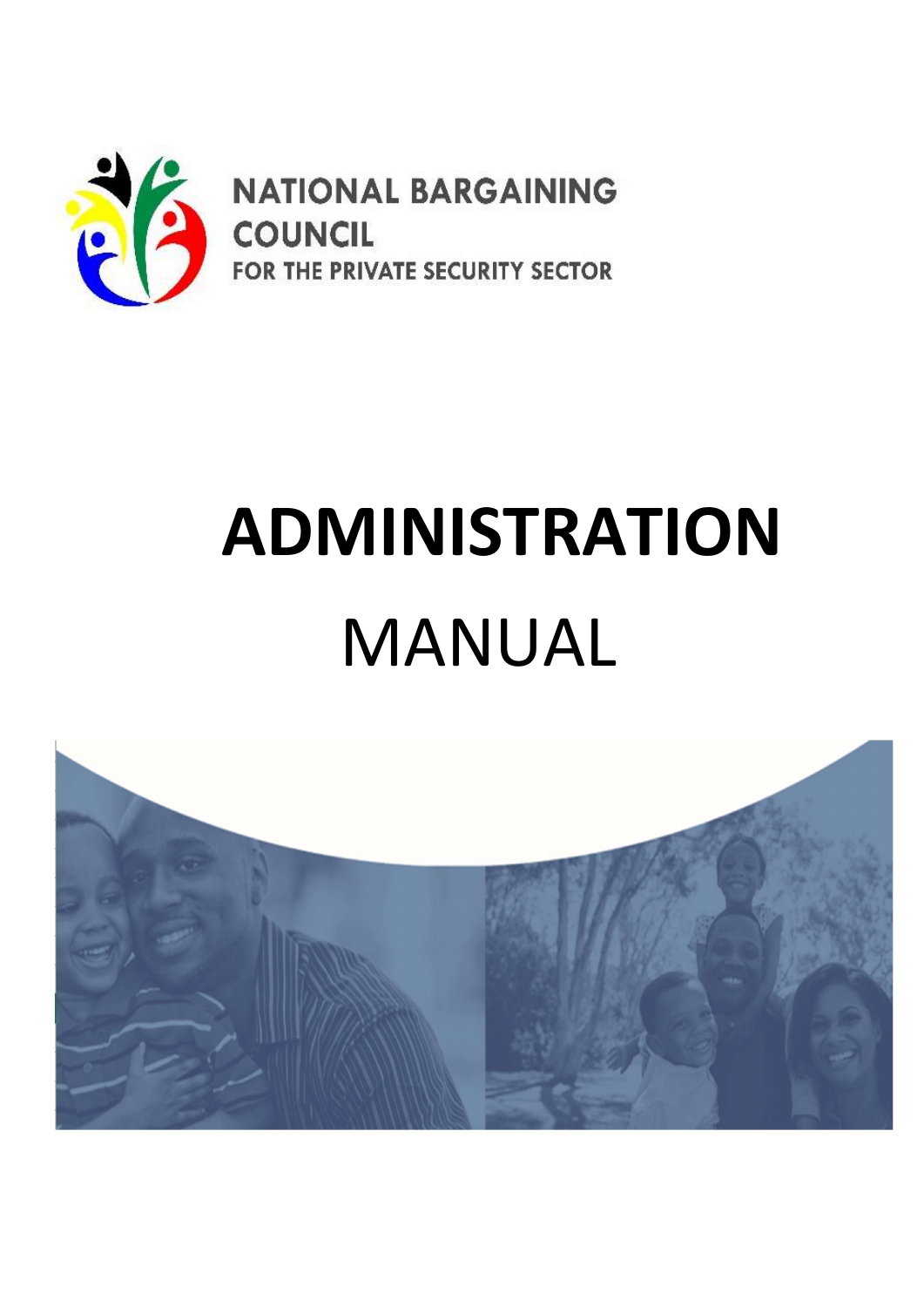## **CONTENTS**

#### INDEX Page

| SECTION 1 Purpose of the Administration Guide          |   |
|--------------------------------------------------------|---|
| <b>SECTION 2 Contact Details</b>                       |   |
| SECTION 3 Overview of the Monthly Administrative Tasks | 5 |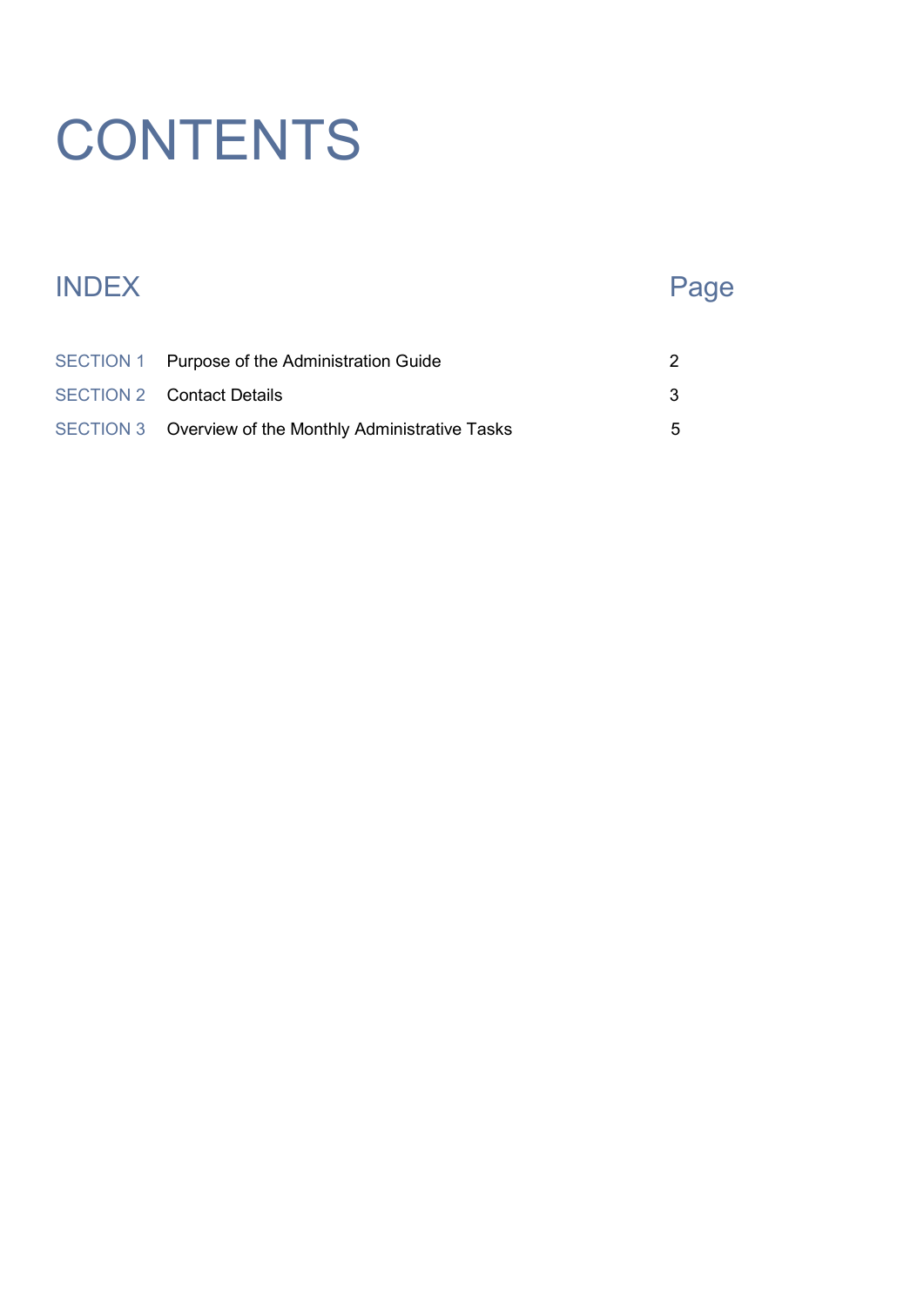This manual sets out the procedures that need to be adopted by the participating employers for SALT Employee Benefits to administer the National Bargaining Council. It is intended to assist personnel who perform administrative and other functions on behalf of the employer and to maintain uniformity of procedures. SALT Employee Benefits administers the National Bargaining Council.

While this guide is intended to cover every eventuality, please contact SALT Employee Benefits to discuss any aspect on which you would like greater clarity.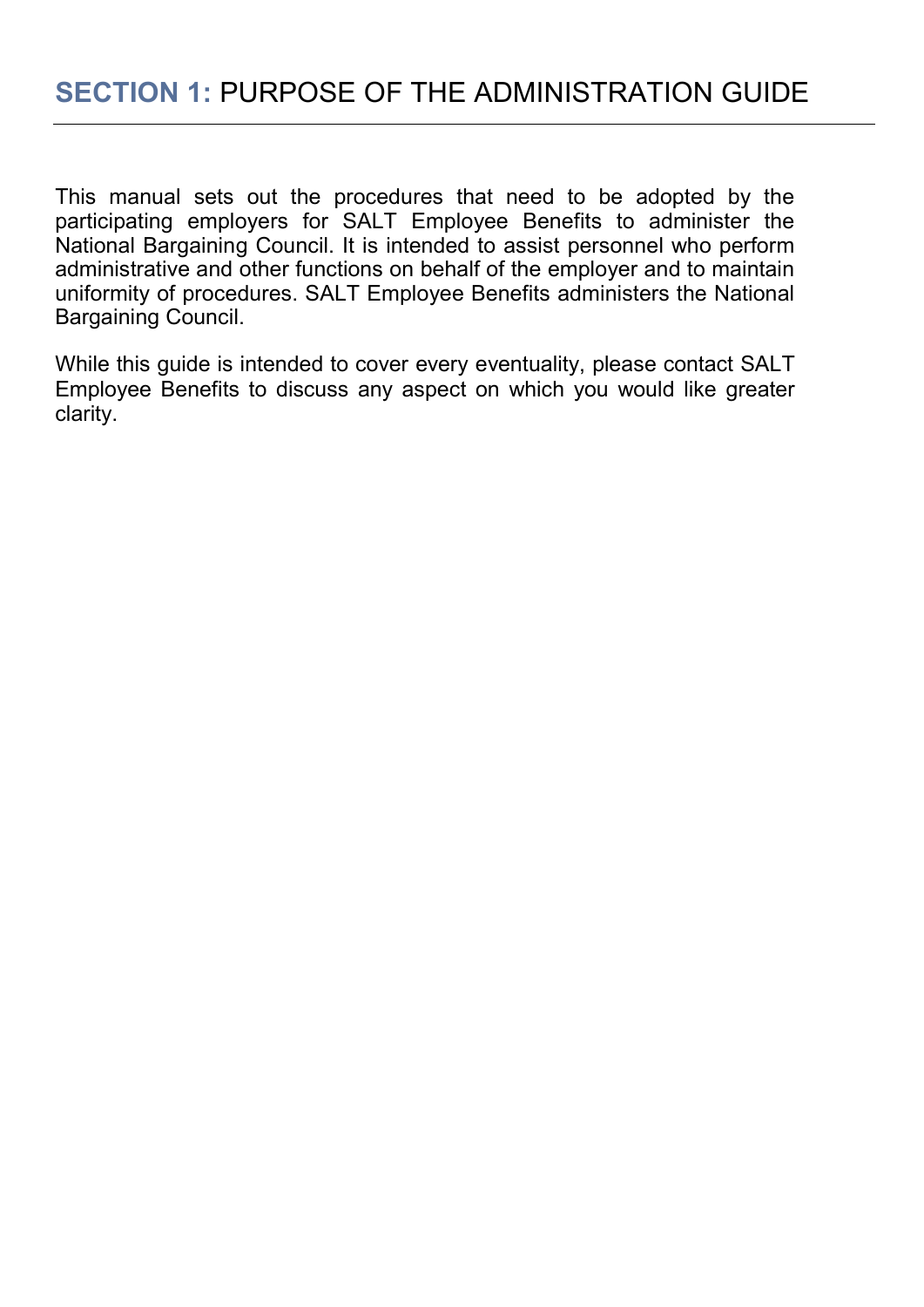#### 2.1 Fund Administrator (SALT Employee Benefits)

| <b>Street address</b> | <b>Central Park Office</b><br>No 400 16 <sup>th</sup> Road<br>Randjespark, Block Q |
|-----------------------|------------------------------------------------------------------------------------|
|                       | Midrand, 1685                                                                      |
| Telephone number      | 0861 177 775                                                                       |
| <b>Email</b>          | levies@nbcpss.org.za                                                               |

#### 2.2 Front Office Contact Details Fund Administrator

| <b>City</b>           | <b>Address</b>                                                                     | <b>Telephone Number</b> |  |  |  |
|-----------------------|------------------------------------------------------------------------------------|-------------------------|--|--|--|
| Johannesburg          | 108 Fox Street,<br>Metropolitan Building,<br>Mezzanine (M) Floor                   | $(011)$ 492 2208        |  |  |  |
| <b>Cape Town</b>      | 37 Strand Street, Office<br>Number 300,                                            | (021) 423 3093/426 1457 |  |  |  |
| <b>Durban</b>         | Commercial City Building,<br>40 Dr AB Xuma Street,<br>Commercial Road, No:<br>2137 | (031) 301 4401/8234     |  |  |  |
| <b>Port Elizabeth</b> | Pier 14 Shopping Mall, 2nd<br>Floor, Govan Mbeki, North   (041) 484 1136<br>End    |                         |  |  |  |
| <b>Bloemfontein</b>   | No 6 Elizabeth Street,<br>Finbond Building, 2 <sup>nd</sup> Floor                  | $(051)$ 430 5397        |  |  |  |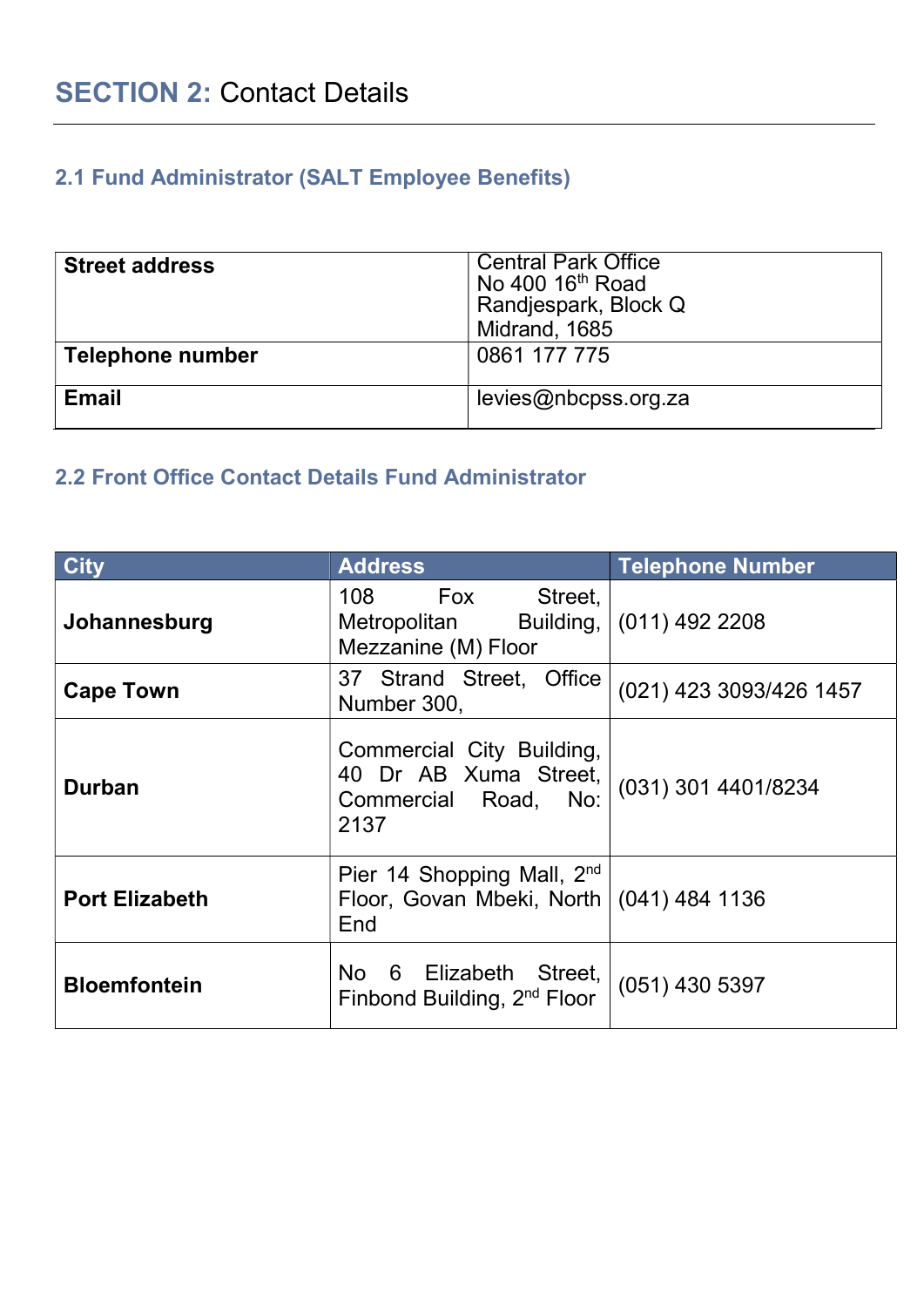#### 2.3 National Bargaining Council Contact Details

| <b>Street address</b> | <b>Central Park Office</b><br>No 400 16 <sup>th</sup> Road<br>Randjespark, Block Q<br>Midrand, 1685 |
|-----------------------|-----------------------------------------------------------------------------------------------------|
| Website               | www.nbcpss.org.za                                                                                   |
| <b>Email</b>          | admin@nbcpss.org.za                                                                                 |

#### 2.4 National Bargaining Council Banking Details

| <b>Account Name</b>                 | National Bargaining Council for the |  |  |  |  |  |  |
|-------------------------------------|-------------------------------------|--|--|--|--|--|--|
|                                     | <b>Private Security Sector</b>      |  |  |  |  |  |  |
| <b>Standard Bank</b><br><b>Bank</b> |                                     |  |  |  |  |  |  |
|                                     |                                     |  |  |  |  |  |  |
| <b>Account Number</b>               | 421507195                           |  |  |  |  |  |  |
| <b>Branch Code</b>                  | 051001                              |  |  |  |  |  |  |

#### Note:

Please ensure that the bank reference number is used for all deposits made into this account. Should you not have a bank reference number, please contact the Administrator to request it.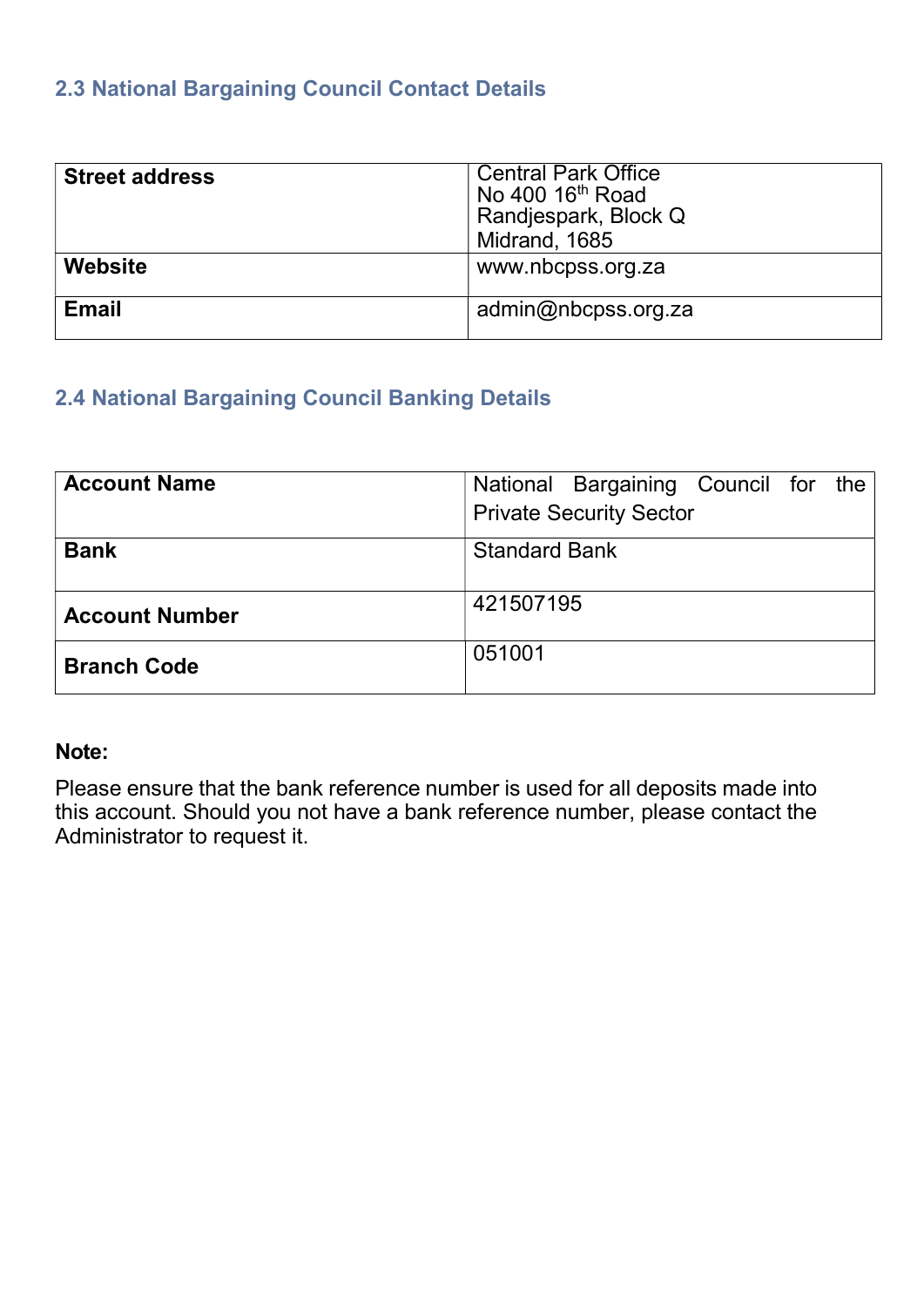#### 3.1 Eligibility for Participation

As you are aware, the National Bargaining Council for the Private Security Sector ("NBCPSS") was registered with the Department of Labour on the 21st of June 2018. It resulted in the adoption of its Constitution, with reference number LR2/6/6/164 which formally allowed all relevant stakeholder, labour and employer organizations to commence with the mammoth task to regulate the terms and conditions of employees and to ensure much-needed compliance regulations within the sector. The Levies Collective Agreement was signed on the 20th of January 2020. The purpose is to ensure that all employees who receive the benefits of the Council contribute towards its costs. The implementation of the levies was effective from the 1<sup>st</sup> of March 2020.

#### 3.1.2 Which employers are eligible for participation?

Every employer who is engaged in the industry as defined in the certificate of registration of the Council must pay a monthly levy to the Council.

#### 3.1.3 Which employees are eligible for participation?

There are two categories of eligible employees:

- Security officers not working less than 24 hours including non standard employees working as security officers, learners, independent contractors and fixed-term contract employees and other employees:
	- $\triangleright$  Artisan
	- **▶ Clerical Assistant**
	- $\triangleright$  Clerk
	- $\triangleright$  Driver
	- General Worker
	- $\triangleright$  Handyman
- Categories of employees not defined in clause above, who fall within the registered scope of the Council, shall contribute a levy. These are the Basic Condition of Employment Act (BCEA) employees (office admin staff)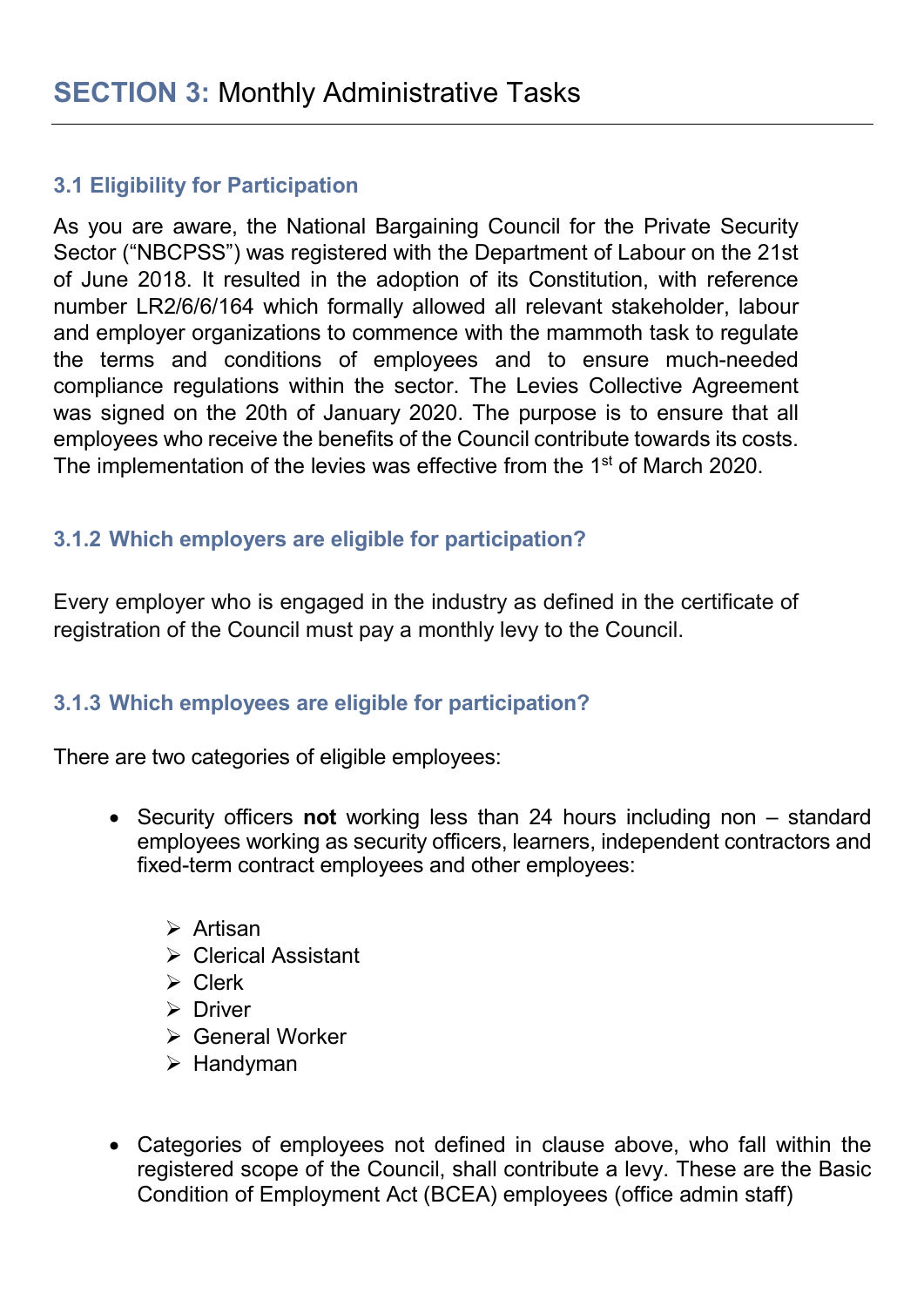#### 3.2 What does the law say?

- Payment of Levies must be made no later than the  $10<sup>th</sup>$  day of the month following the month for which the deduction was made (e.g. February levies are payable by the 10th of March).
- The levy schedule containing membership data and corresponding levies must be forwarded to SALT Employee Benefits by no later than the  $7<sup>TH</sup>$  of the month, following the month, for which the deduction was made. The schedule must be forwarded via email to levies@nbcpss.org.za
- Non-payment of levies or failure to pay by the 20th of the following month results in employees being ineligible to undergo a fair dispute resolution, conciliation or arbitration process.
- Non –payment of levies attracts interest as determined in terms of the Prescribed Rate of Interest Act 55 of 1975 as amended, calculated upon the unpaid amount of the levy from the date that the levy becomes due.

#### 3.3 What are the Monthly Levies Payable

There are two categories of Levies which are calculated as follows:

| Guards, supervisors etc                                                                                   | <b>R7 Employee</b><br><b>R7 Employer</b> |
|-----------------------------------------------------------------------------------------------------------|------------------------------------------|
| Basic Condition of Employment Act   R2 Employee<br>(BCEA)<br>E.g. Admin Staff/Extended Bargaining<br>Unit | <b>R2</b> Employer                       |

\*Council Levies are exempt from Vat

#### 3.4 Contributions during the absence of work

#### **Maternity**

Two categories apply:

#### A: Paid maternity

As per the main collective agreement if an employee qualifies for paid maternity benefits – the employer and the employee shall be required to contribute the levies during the maternity leave.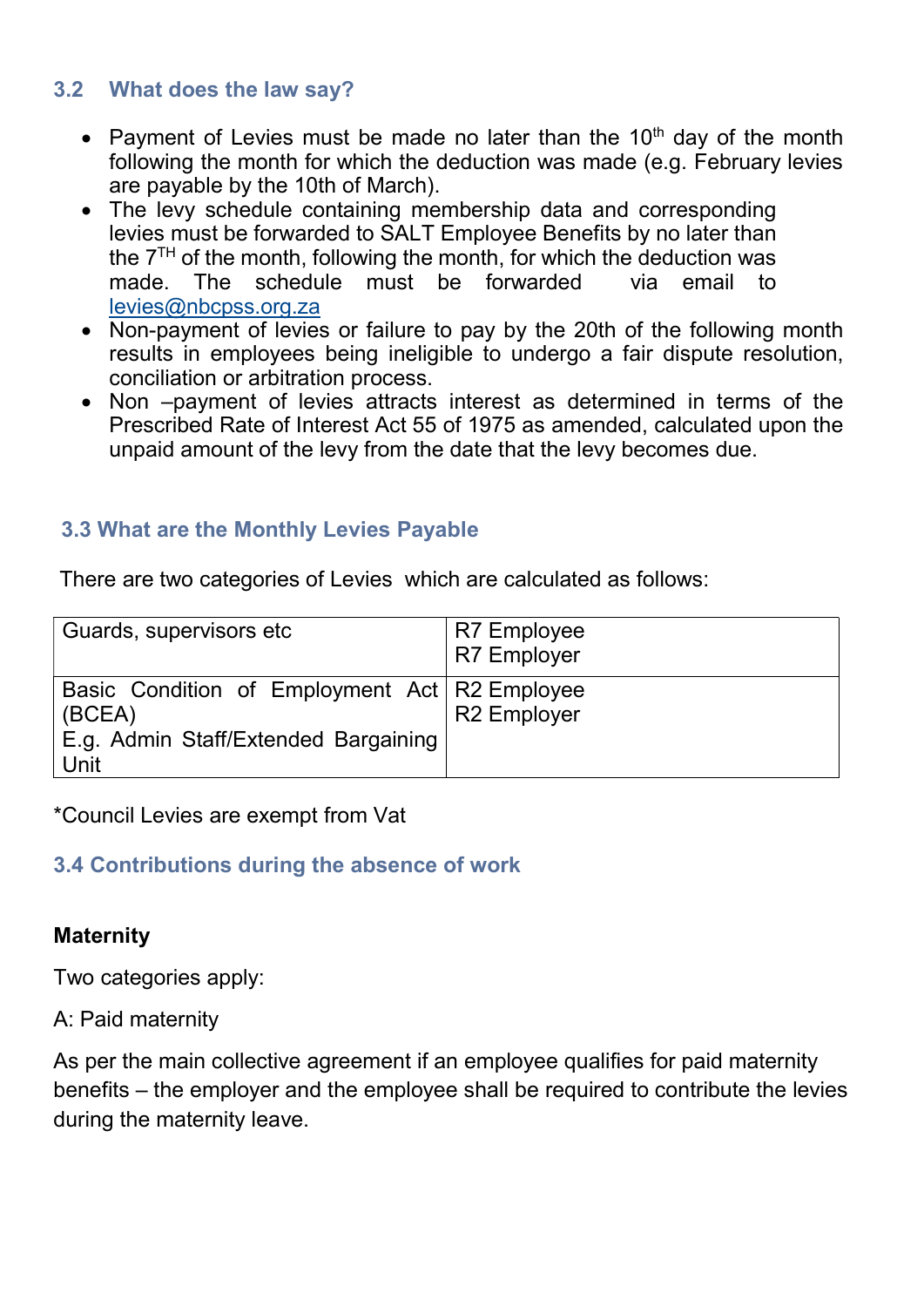#### B: Unpaid maternity

If the employee does not qualify for paid maternity benefits according to the rules as stipulated in the main collective agreement the employee and employer contribution shall be paid. Once the employee returns from maternity leave the employer may recover the employees part of the contribution.

#### Sick Leave or Injury on Duty

Workman compensation pays 75% of the employees normal salary up to three months; therefore, the employee and employer contribution must continue as is for the period.

If the employee is on unpaid leave for any reason – The risk contribution for the PSSPF fund is still payable to the fund, and therefore the employee remains an employee and levies are payable. Upon return, the contribution of the employee may be recovered by the employer.

#### 3.5 How to complete monthly schedule

- The prescribed levy schedule (MS Excel format) containing membership data and corresponding levies must be forwarded to SALT Employee Benefits by no later than the  $7<sup>TH</sup>$  of the month, following the month, for which the deduction was made. The schedule must be forwarded via email to levies@nbcpss.org.za
- The schedules must reflect all new employees and all terminations for the month.
- Employers need to ensure that the data schedules submitted matches the deposit made in respect of that schedule.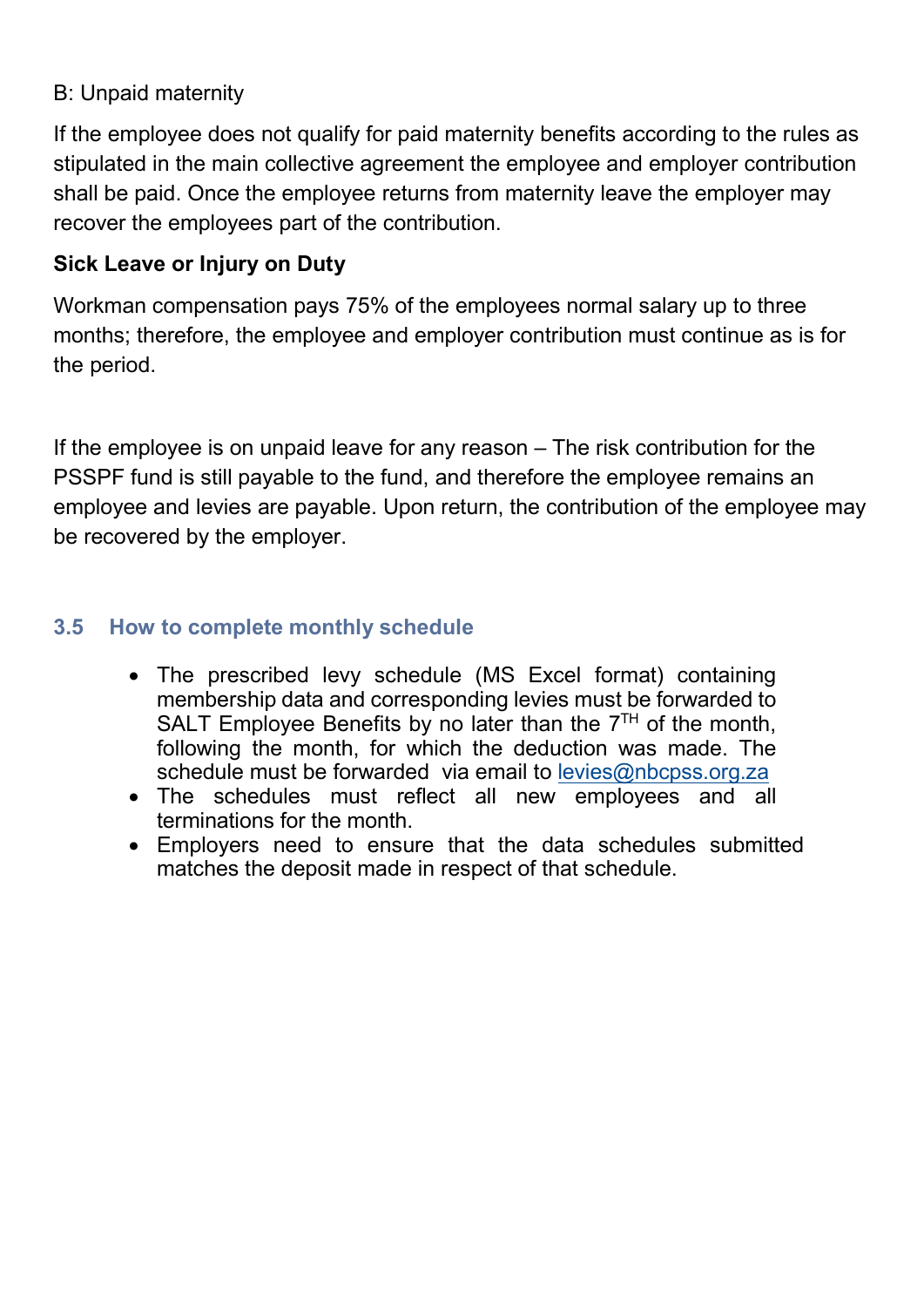The following fields are mandatory:

| <b>Field Description</b>   | <b>Required input</b> | <b>Example</b>           |
|----------------------------|-----------------------|--------------------------|
| <b>Employee Number</b>     | <b>Alpha Numeric</b>  | A10                      |
| <b>Council Number</b>      | <b>Alpha Numeric</b>  | 1230                     |
| <b>Member Name</b>         | Alpha                 | <b>Tom Cruise</b>        |
| Date of Birth              | <b>Numeric</b>        | 01/01/2020               |
| ID /Passport No            | <b>Alpha Numeric</b>  | 8910060000000            |
| Date Joined Employer       | <b>Numeric</b>        | 01/01/1980               |
| <b>Date Joined Council</b> | <b>Numeric</b>        | 01/03/2020               |
| Gender                     | Alpha                 | Male                     |
| Occupation                 | Alpha                 | <b>Security Officers</b> |
| Category                   | Alpha                 | Guard                    |
| <b>Employee Levy</b>       | <b>Numeric</b>        | R7                       |
| <b>Employer Levy</b>       | <b>Numeric</b>        | R <sub>7</sub>           |
| <b>Total Levy</b>          | <b>Numeric</b>        | R <sub>14</sub>          |

See Annexure A for an example of the Levy schedule